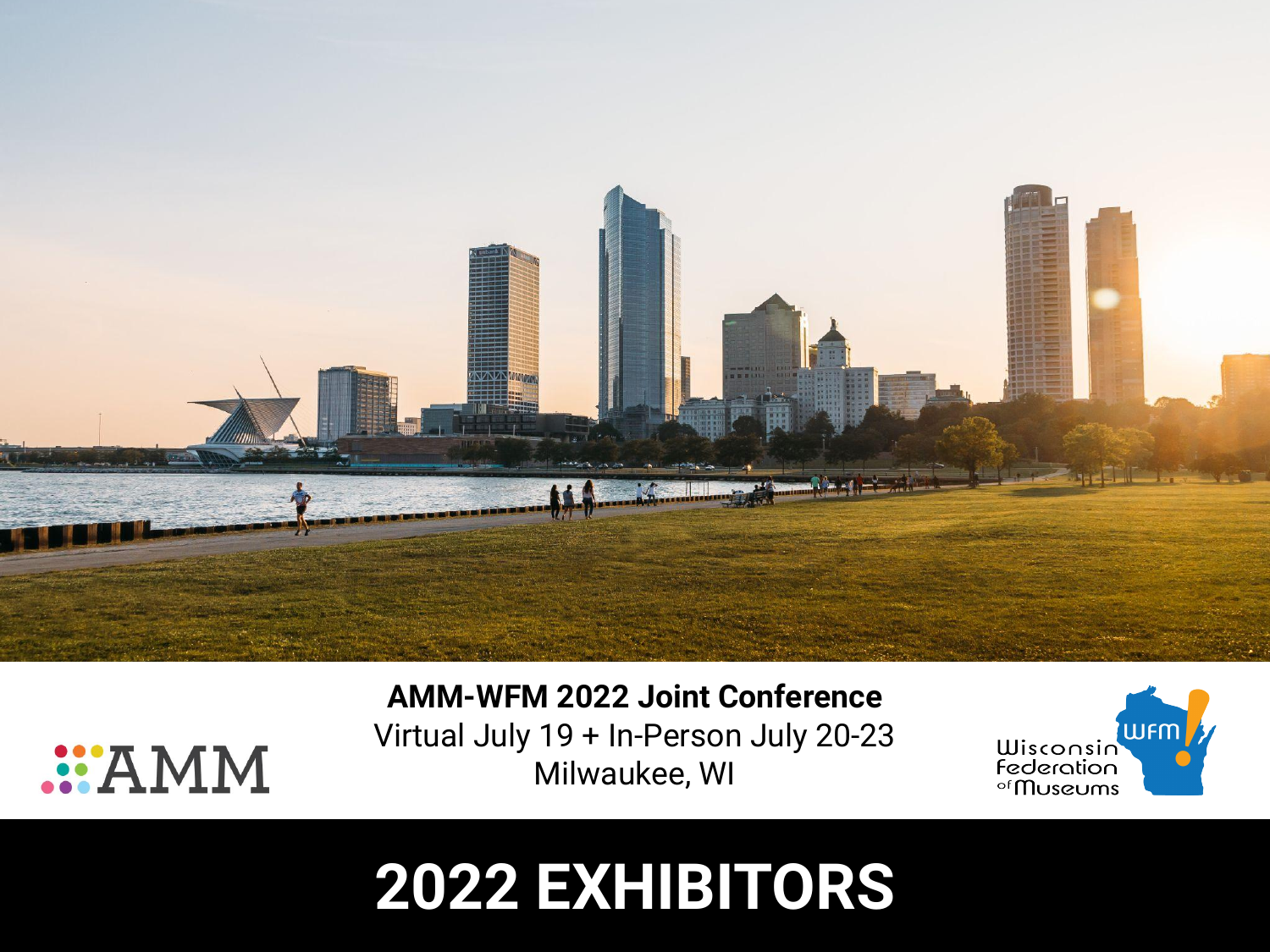# **In-Person Venue - Hyatt Regency Milwaukee**

# **2nd Floor Conference Areas**

*Receptions/Networking/Exhibits:*

- *● Atrium*
- *● Regency Ballroom A/B*
- *● Regency Ballroom Pre-function Space*

*Registration:*

- *● Solomon Juneau*
- *● Pere Marquette*

#### *General Sessions:*

*● Regency Ballroom C/D*

### *Breakout Sessions:*

- *● Milwaukee A*
- *● Milwaukee B*
- *● Executive A/B*
- *● Executive C/D*

*\*Breakout sessions will also take place on the 1st Floor.*

*Wisconsin Showcase:*

*● Crystal Room*

**Conference Areas Exhibit Locations**

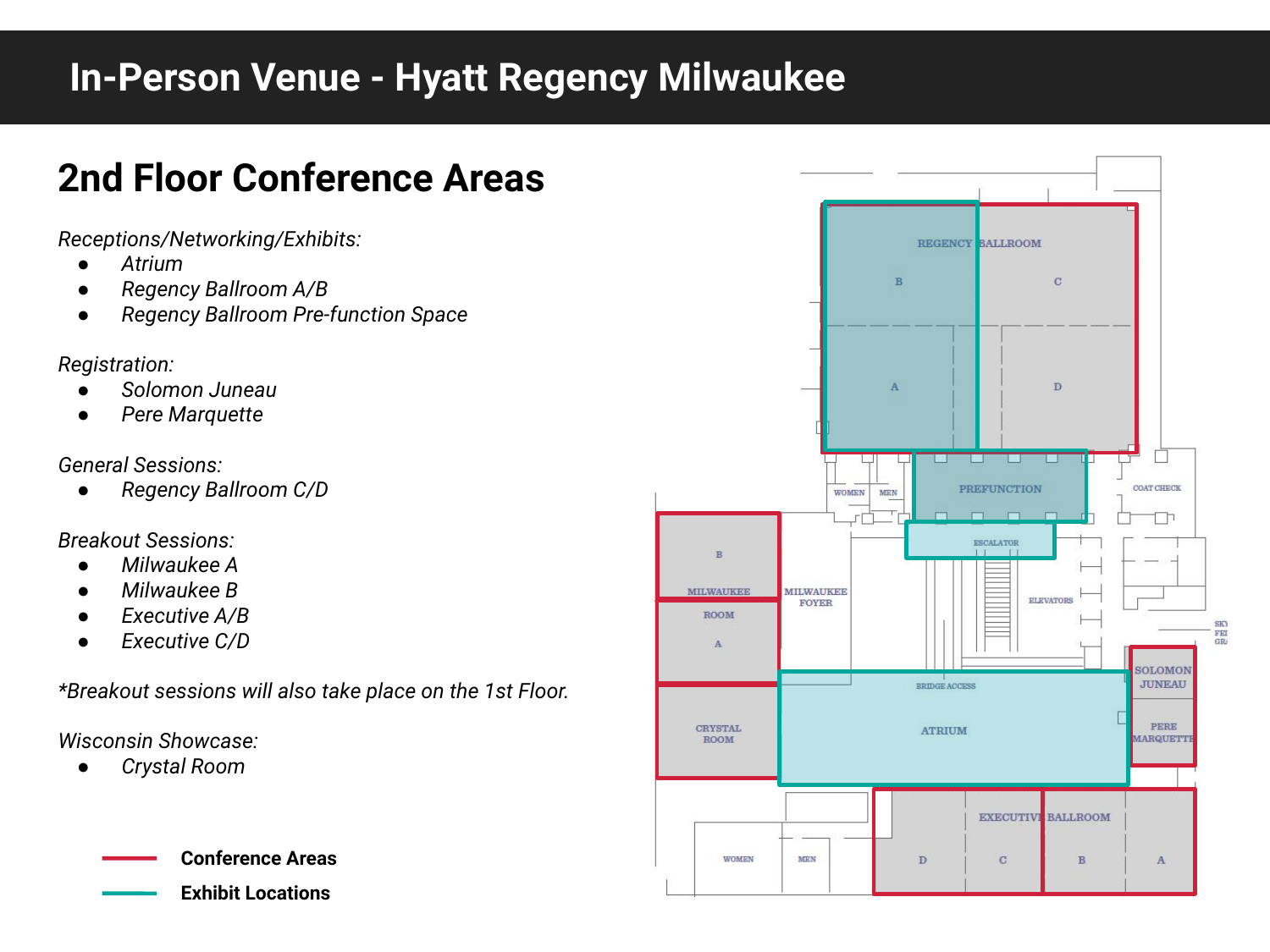## **In-Person Exhibits**

# **2nd Floor Atrium and Executive Room C/D Booth Spaces**

**Reserved**



**Available Tabletop Only Spaces**

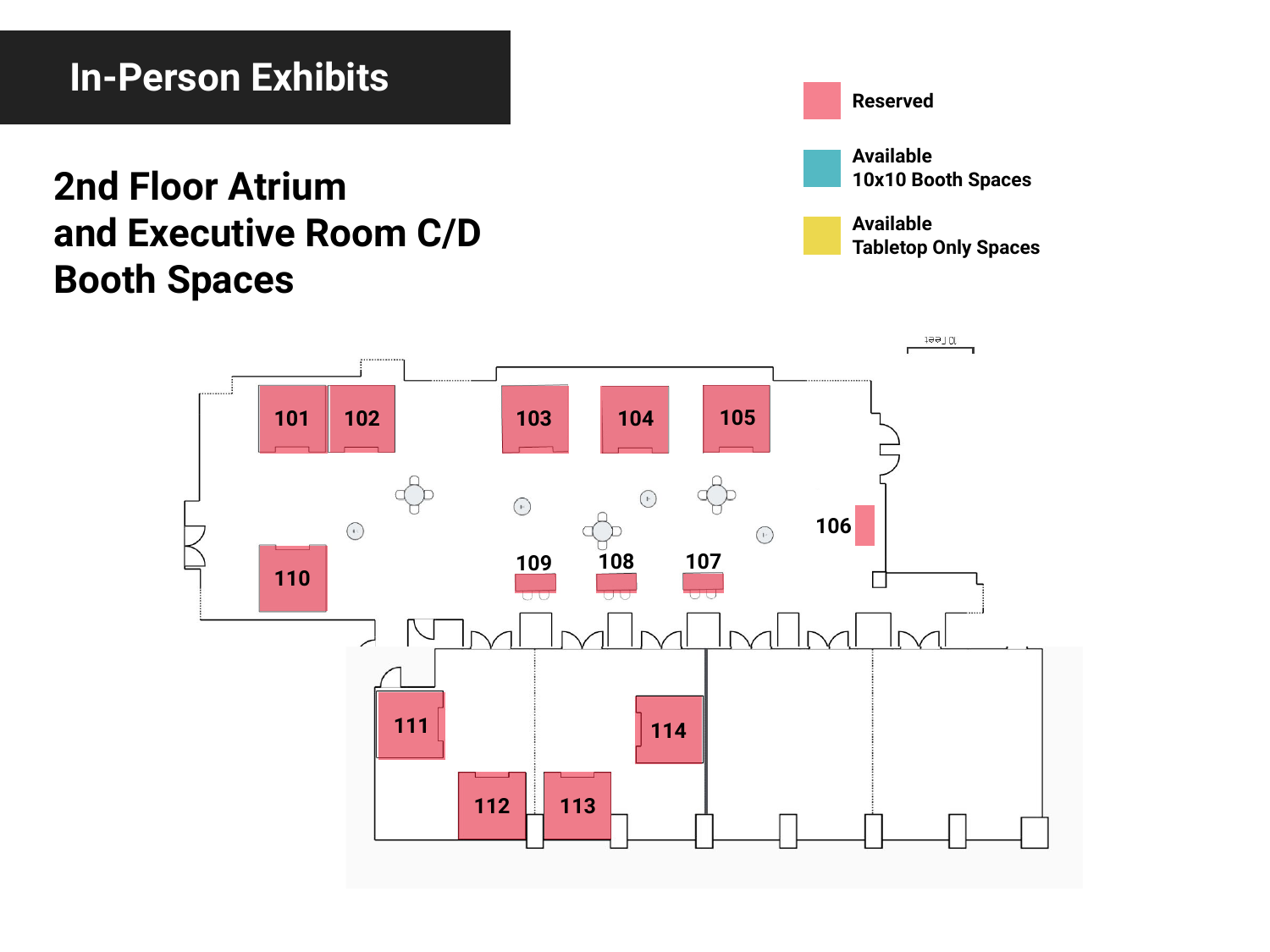# **In-Person Exhibits**

# **2nd Floor Regency Ballroom & Pre-Function Booth Spaces**

**Reserved Available 10x10 Booth Spaces**

**Available Tabletop Only Spaces**

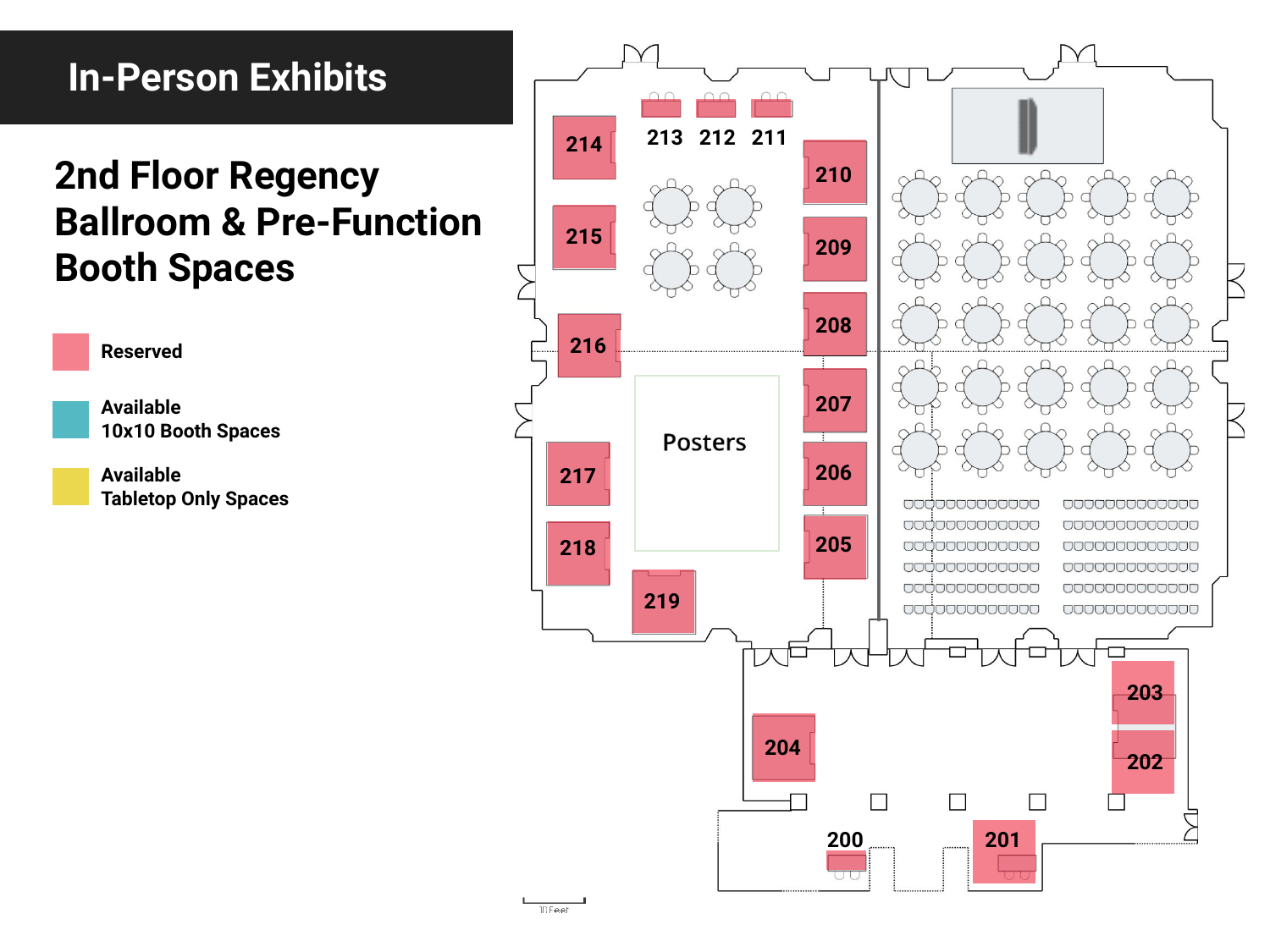# **Exhibitor List**

| Booth #       | <b>Company/Organization</b>                 | <b>Contact</b>            | <b>Website</b>       |
|---------------|---------------------------------------------|---------------------------|----------------------|
| <b>Atrium</b> |                                             |                           |                      |
| 101           | <b>Guardian Fine Art Services</b>           | <b>Christine Anderson</b> | guardianfineart.com  |
| 102           | <b>Tour-Mate Systems</b>                    | <b>Aaron Cincinatus</b>   | tourmate.com         |
| 103           | <b>Curate One</b>                           | Dan Jecha                 | curateone.com        |
| 104           | Center for Collections Care, Beloit College | Nicolette Meister         | beloit.edu           |
| 105           | <b>Bluewater Studios</b>                    | Erich Zuern               | bluewater.studio     |
| 106           | <b>Association of Midwest Museums</b>       | <b>Charity Counts</b>     | midwestmuseums.org   |
| 107           | <b>MBA Design and Display</b>               | John Peterson             | mba-usa.com          |
| 108           | <b>Upland Exhibits</b>                      | Jocelyn Wilkinson         | uplandexhibits.com   |
| 109           | Conserv                                     | <b>Claire Winfield</b>    | conserv.io           |
| 110           | Solid Light Inc.                            | Jamie Glavic              | solidlight-inc.com   |
| 111           | Museum Explorer                             | <b>Rich Faron</b>         | museumexplorer.com   |
| 112           | <b>Split Rock Studios</b>                   | <b>Colin Cook</b>         | splitrockstudios.com |
| 113           | <b>HUB International</b>                    | Eric Dougal               | hubinternational.com |
| 114           | CatalogIt                                   | Dan Rael                  | catalogit.app        |